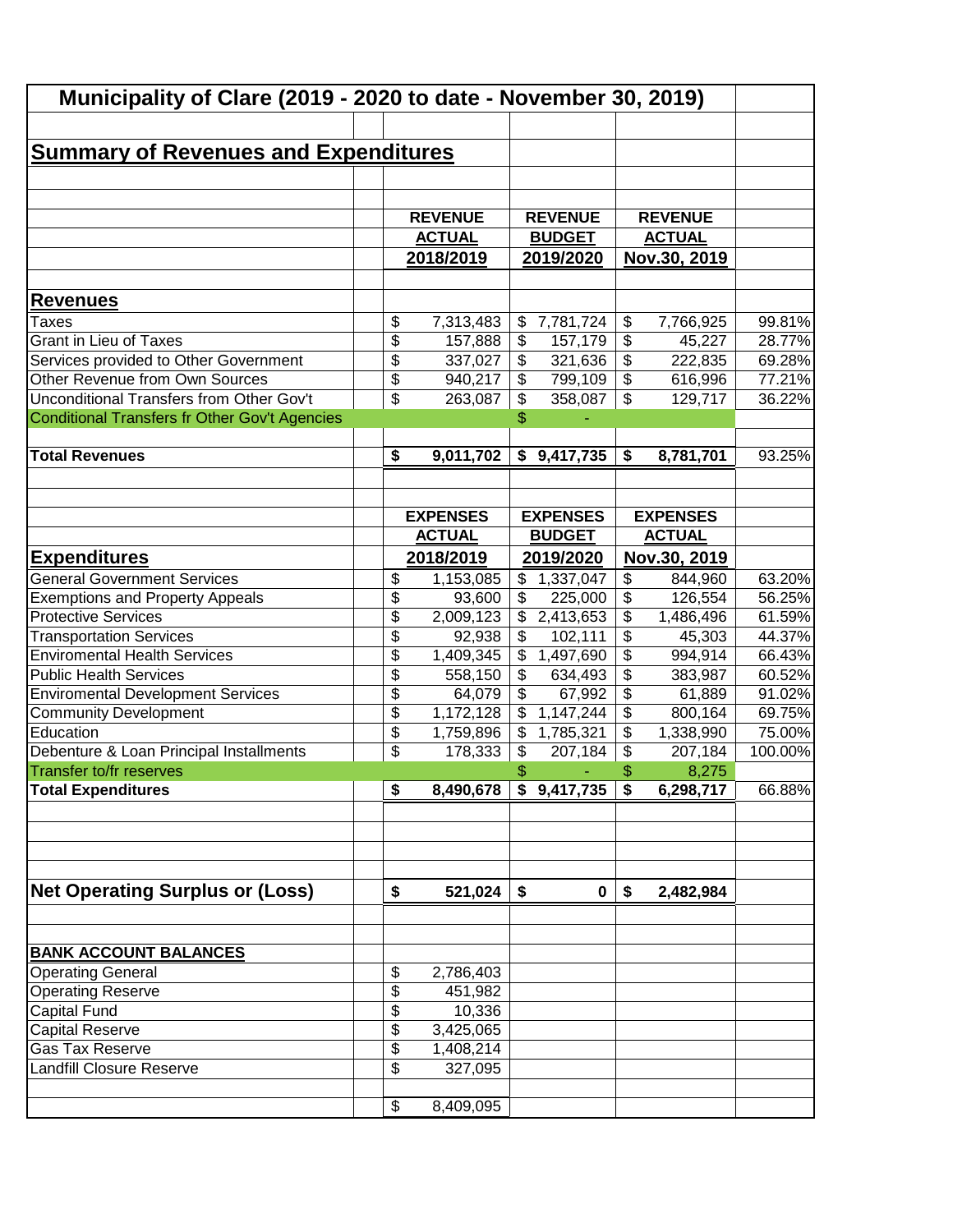|                 | Municipality of Clare (2019 - 2020 to date - November 30, 2019)                                         |                     |                   |                         |                   |
|-----------------|---------------------------------------------------------------------------------------------------------|---------------------|-------------------|-------------------------|-------------------|
|                 |                                                                                                         |                     |                   |                         | Page 2            |
|                 |                                                                                                         |                     |                   |                         |                   |
| <b>Revenues</b> |                                                                                                         |                     | <b>REVENUE</b>    |                         |                   |
|                 |                                                                                                         | <b>ACTUAL</b>       | <b>BUDGET</b>     | <b>ACTUAL</b>           |                   |
| <u>Acc #</u>    |                                                                                                         | 2018/2019           | 2019/2020         | Nov.30, 2019            |                   |
|                 |                                                                                                         |                     |                   |                         |                   |
|                 | <b>Taxes</b>                                                                                            |                     |                   |                         |                   |
| 11100           | <b>Assessable Property</b>                                                                              |                     |                   |                         |                   |
| 11110           | Residential Tax                                                                                         | 4,787,712           | 4,903,475         | \$<br>4,903,475         |                   |
| 11120<br>11151  | <b>Commercial Tax</b><br>Resource Tax                                                                   | 1,401,785           | 1,409,006         | \$<br>1,409,006         |                   |
| 11153           | Forest Property taxes (-50,000 acres @ .25)                                                             | 470,826<br>25,030   | 456,467<br>24,980 | \$<br>\$                | 456,467<br>24,980 |
| 11154           | Forest Property taxes (+50,000 acres @ .40)                                                             | 8,458               | 8,462             | \$                      | 8,462             |
| 11182           | Area Rate Collected for Fire Depts (5¢ uniform rate)                                                    | 286,680             | 291,724           | $\overline{\$}$         | 291,930           |
| 11182           | Area Rate Collected for Fire Truck (6¢ uniform rate)                                                    |                     | 350,068           | $\overline{\mathbf{G}}$ | 350,284           |
| 11290           | Area Rates - Street Lights                                                                              | 22,279              | 22,700            | $\overline{\mathbf{G}}$ | 22,732            |
|                 | <b>Sub-Total</b>                                                                                        | 7,002,770           | 7,466,882         | \$<br>7,467,336         |                   |
|                 |                                                                                                         |                     |                   |                         |                   |
|                 |                                                                                                         |                     |                   |                         |                   |
| 11400           | <b>Business Property</b>                                                                                |                     |                   |                         |                   |
| 11420           | Based on Revenue - Aliant                                                                               | 34,786              | 32,000            | \$                      | 29,901            |
| 12430           | NS Power Inc. (Grant in lieu of taxes)                                                                  | 5,925               | 5,123             | $\overline{\mathbf{e}}$ | 5,123             |
| 11431           | NSFM - Nova Scotia Power (HST Rebate)                                                                   | 12,366              | 13,000            | $\sqrt{3}$              | 13,488            |
|                 |                                                                                                         |                     |                   |                         |                   |
|                 |                                                                                                         |                     |                   |                         |                   |
|                 | <b>Sub-Total</b>                                                                                        | 53,077              | 50,123            | \$                      | 48,512            |
|                 |                                                                                                         |                     |                   |                         |                   |
| 11900           | <b>Other Taxes</b>                                                                                      |                     |                   |                         |                   |
| 11910           | Deed Transfer Tax                                                                                       | 101,613             | \$<br>95,000      | \$                      | 75,157            |
|                 | <b>Sewer Services Charges</b>                                                                           |                     |                   |                         |                   |
| 11184           | Church Point - Sewer Services (234Ux\$200)                                                              | 42,850              | 46,800            | \$                      | 46,800            |
| 11210           | Meteghan/Mriver/MCentre - Sewer Serv (510Ux\$200)                                                       | 93,000              | 102,000           | $\overline{\mathbf{S}}$ | 102,000           |
| 11214           | Church Point - Sewer Frontage                                                                           | 514                 | 1,260             | \$                      | 1,261             |
| 11215           | Belliveau Cove - Frontage                                                                               |                     |                   | \$                      | 4,000             |
| 11216           | Meteghan River/Centre Ext - Frontage Charges (residentia<br>Belliveau Cove - Sewer Services (66Ux\$200) | 6,459               | $6,459$ \$        |                         | 8,659             |
| 11211           | <b>Sub-Total</b>                                                                                        | 13,200<br>257,636   | 13,200<br>264,719 | \$                      | 13,200            |
|                 |                                                                                                         |                     |                   | \$                      | 251,077           |
|                 |                                                                                                         | 7,313,483           | 7,781,724         | 7,766,925<br>\$         |                   |
|                 |                                                                                                         |                     |                   |                         |                   |
|                 |                                                                                                         |                     |                   |                         |                   |
|                 | <b>Grants in Lieu of Taxes</b>                                                                          |                     |                   |                         |                   |
| 12100           | <b>Federal Government</b>                                                                               | $\overline{22,112}$ | 21,633            | \$                      | 23,694            |
| 12100           | <b>Federal Government Agencies</b>                                                                      |                     |                   |                         |                   |
| 12300           | <b>Provincial Government</b>                                                                            |                     |                   |                         |                   |
|                 | Prov. Properties/Resource Farm/Supporting Inst.                                                         | 117,056             | 117,166           | \$                      | 12,937            |
| 11940           | <b>Fire Protection Grant (Schools)</b>                                                                  | 6,783               | 6,783             | \$                      |                   |
|                 |                                                                                                         |                     |                   |                         |                   |
|                 | <b>Provincial Government Agencies</b>                                                                   |                     |                   |                         |                   |
| 11930           | <b>NS Liquor Corporation Tax</b>                                                                        | 8,597               | 8,597             | \$                      | 8,597             |
| 11950           | <b>Civic Addressing Grant</b>                                                                           | 3,340               | 3,000             | \$                      |                   |
|                 |                                                                                                         |                     |                   |                         |                   |
|                 | TOTAL GRANTS IN LIEU OF TAXES                                                                           | 157,888             | 157,179           | \$                      | 45,227            |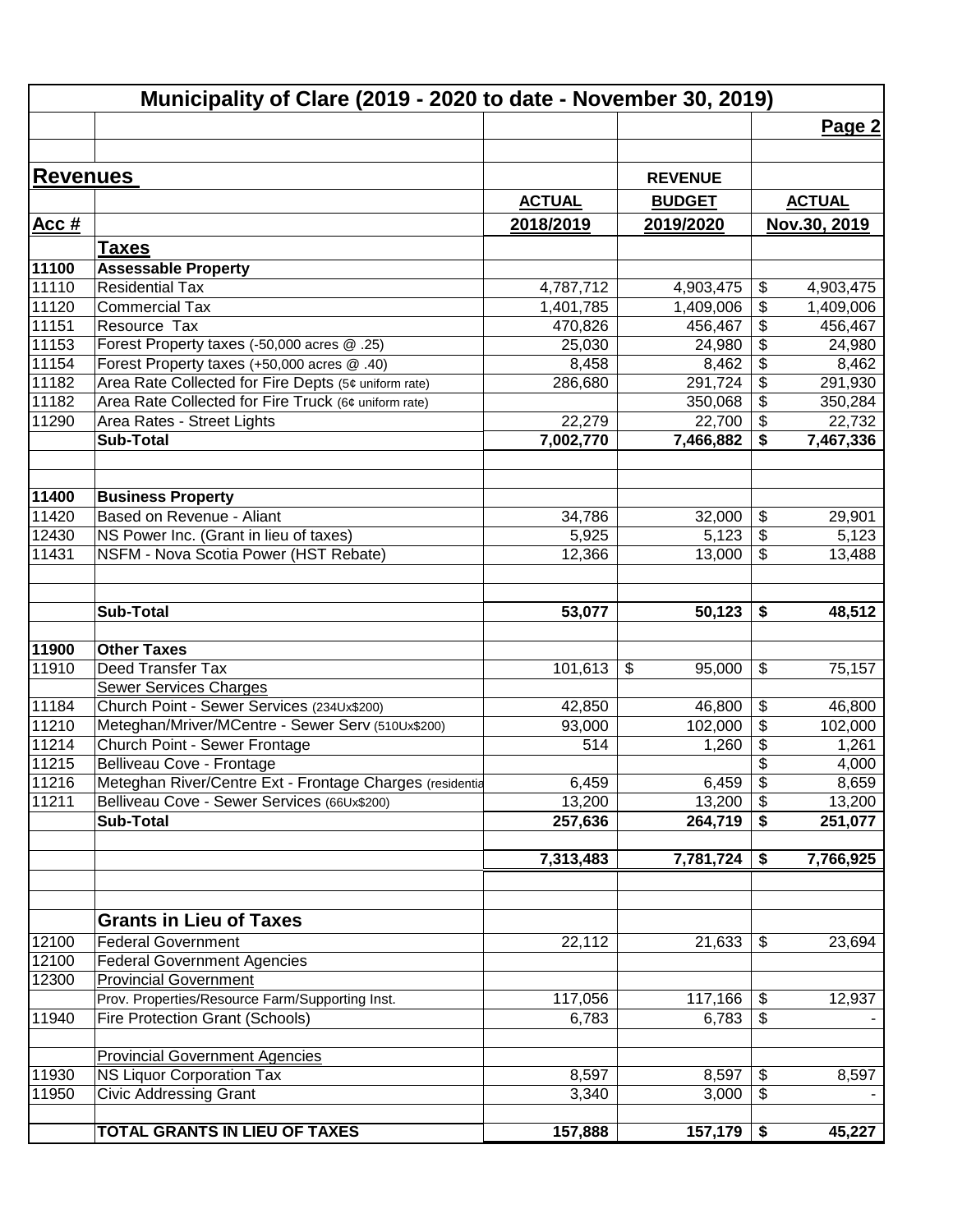|                 | Municipality of Clare (2019 - 2020 to date - November 30, 2019) |                          |               |                                        |               |                                        |               |  |  |  |
|-----------------|-----------------------------------------------------------------|--------------------------|---------------|----------------------------------------|---------------|----------------------------------------|---------------|--|--|--|
|                 |                                                                 |                          |               |                                        |               |                                        | Page 3        |  |  |  |
| <b>Revenues</b> |                                                                 |                          |               |                                        |               |                                        |               |  |  |  |
|                 |                                                                 |                          | <b>ACTUAL</b> |                                        | <b>BUDGET</b> |                                        | <b>ACTUAL</b> |  |  |  |
| Acc #           |                                                                 |                          | 2018/2019     |                                        | 2019/2020     |                                        | Nov.30, 2019  |  |  |  |
|                 |                                                                 |                          |               |                                        |               |                                        |               |  |  |  |
| 13000           | <b>Services Provided to Other Gov't</b>                         |                          |               |                                        |               |                                        |               |  |  |  |
| 13340           | Landfill/Transfer Tipping Fees & White Goods                    | \$                       | 337,027       | $\boldsymbol{\hat{\varphi}}$           | 321,636       | \$                                     | 222,835       |  |  |  |
|                 | TOTAL SERVICES PROV.TO OTHER GOV'T                              | \$                       | 337,027       | \$                                     | 321,636       | \$                                     | 222,835       |  |  |  |
| 15000           | <b>Other Revenue from Own Sources</b>                           |                          |               |                                        |               |                                        |               |  |  |  |
| 15100           | <b>Building &amp; Development Permits</b>                       | \$                       | 28,592        | \$                                     | 30,000        | \$                                     | 18,474        |  |  |  |
| 15105           | <b>Subdivision Application Fees</b>                             | \$                       |               | \$                                     |               |                                        |               |  |  |  |
| 15108           | Dog Tags                                                        | \$                       | 100           | \$                                     | 50            | \$                                     |               |  |  |  |
| 15200           | Fines (RCMP)                                                    | $\overline{\mathcal{S}}$ | 28,304        | \$                                     | 30,000        | $\overline{\boldsymbol{\mathsf{s}}}$   | 180<br>17,023 |  |  |  |
| 15301           | Rent - Clare Health Centre                                      | $\overline{\mathcal{S}}$ | 263,674       | \$                                     | 229,615       | \$                                     | 187,088       |  |  |  |
| 15210           | Miscellaneous - CHC                                             | \$                       | 1,268         | \$                                     | 1,000         | \$                                     | 563           |  |  |  |
| 15302           | Rent - Cultural Hub Culturel                                    | \$                       | 12,500        | \$                                     | 12,000        | $\overline{\boldsymbol{\theta}}$       | 9,825         |  |  |  |
| 15400           | <b>Operational Grants (SWNDHA)</b>                              | $\overline{\mathcal{S}}$ | 68,883        | $\overline{\mathbf{e}}$                | 84,014        | $\overline{\boldsymbol{\theta}}$       | 63,012        |  |  |  |
| 15304           | Clare Veteran Centre - Rentals                                  | \$                       | 10,250        | \$                                     | 17,000        | $\overline{\mathcal{G}}$               | 10,045        |  |  |  |
| 15305           | Eco Park - Rent                                                 | \$                       | 21,889        | $\overline{\mathbf{e}}$                | 25,200        | \$                                     | 18,900        |  |  |  |
| 15936           | EDEV - Eco Park Equipment Sale                                  |                          |               | $\overline{\$}$                        |               |                                        |               |  |  |  |
| 15500           | Return on Investments                                           | \$                       | 35,888        | $\overline{\$}$                        | 36,000        | \$                                     | 30,439        |  |  |  |
| 15600           | Penalties and Interest on Taxes                                 | $\overline{\$}$          | 83,252        | \$                                     | 85,000        | $\overline{\$}$                        | 76,323        |  |  |  |
| 15932           | <b>Tax Sale Fees</b>                                            | $\overline{\$}$          | 7,985         | $\overline{\$}$                        | 7,500         | $\overline{\$}$                        | (400)         |  |  |  |
| 15928           | <b>Tent Rentals</b>                                             | \$                       | 9,750         | $\overline{\mathcal{S}}$               | 7,000         | $\overline{\mathcal{L}}$               | 8,000         |  |  |  |
| 15930           | Miscellaneous                                                   | \$                       | 36,853        | \$                                     | 7,500         | $\overline{\$}$                        | 1,979         |  |  |  |
|                 |                                                                 | \$                       | 609,188       | \$                                     | 571,879       | \$                                     | 441,450       |  |  |  |
|                 | <b>Community Development</b>                                    |                          |               |                                        |               |                                        |               |  |  |  |
| 11199           | Clare 250                                                       | \$                       | 116,130       | \$                                     | ä,            | \$                                     |               |  |  |  |
| 11190           | Gran Fondo - Registrations                                      | \$                       | 110,747       | \$                                     | 102,000       | \$                                     | 95,410        |  |  |  |
| 11191           | Gran Fondo - Sponsorship                                        | \$                       | 21,352        | \$                                     | 23,000        | \$                                     | 17,525        |  |  |  |
| 11192           | Gran Fondo - Other Revenues                                     | \$                       | 25,003        | $\boldsymbol{\mathsf{S}}$              | 29,000        | \$                                     | 13,551        |  |  |  |
|                 | -Total GranFondo Revenue                                        | $\overline{\mathcal{S}}$ | 157,102       | $\overline{\boldsymbol{\mathfrak{s}}}$ | 154,000       | $\overline{\boldsymbol{\mathfrak{s}}}$ | 126,486       |  |  |  |
|                 | <b>Total Tourism Revenue</b>                                    | $\overline{\mathcal{G}}$ | 35,999        | \$                                     | 36,130        | $\boldsymbol{\mathsf{S}}$              | 19,084        |  |  |  |
|                 | <b>Total Recreation Revenue</b>                                 | $\overline{\mathcal{S}}$ | 21,798        | \$                                     | 37,100        | $\boldsymbol{\mathsf{S}}$              | 29,976        |  |  |  |
|                 | <b>Total Community Development</b>                              | \$                       | 331,029       | \$                                     | 227,230       | \$                                     | 175,546       |  |  |  |
|                 | TOTAL OTHER REVENUE FR OWN SOURCES                              | \$                       | 940,217       | \$                                     | 799,109       | \$                                     | 616,996       |  |  |  |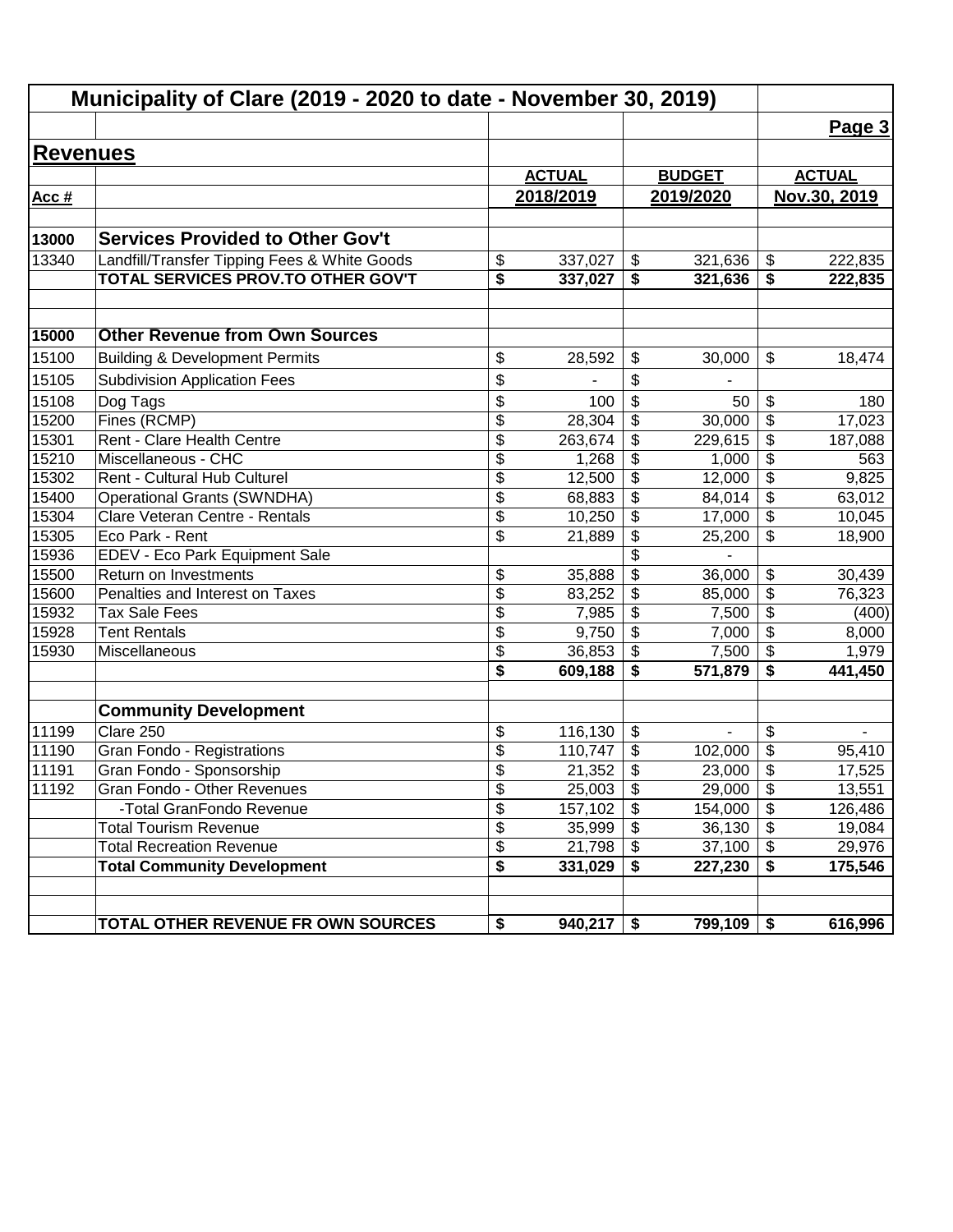|                  | Municipality of Clare (2019 - 2020 to date - November 30, 2019) |               |               |    |               |
|------------------|-----------------------------------------------------------------|---------------|---------------|----|---------------|
|                  |                                                                 |               |               |    | Page 4        |
| Reve <u>nues</u> |                                                                 |               |               |    |               |
|                  |                                                                 |               |               |    |               |
|                  |                                                                 |               |               |    |               |
|                  |                                                                 | <b>ACTUAL</b> | <b>BUDGET</b> |    | <b>ACTUAL</b> |
| ACC#             |                                                                 | 2018/2019     | 2019/2020     |    | Nov.30, 2019  |
|                  | <b>Unconditional Transfers from Other Gov'ts</b>                |               |               |    |               |
| 16281            | Equalization Grant                                              | \$<br>223,087 | \$<br>223,087 | \$ | 111,544       |
| 12009            | Grants - CMA                                                    |               |               | \$ | 13,173        |
| 12009            | Doctors NS                                                      |               |               | \$ | 5,000         |
| 12009            | PNS - Bilingualism                                              | \$<br>40,000  | \$<br>135,000 |    |               |
|                  | TOTAL UNCONDITIONAL TRANSFERS FR OTHER GOV'TS \$                | 263,087       | 358,087       | S. | 129,717       |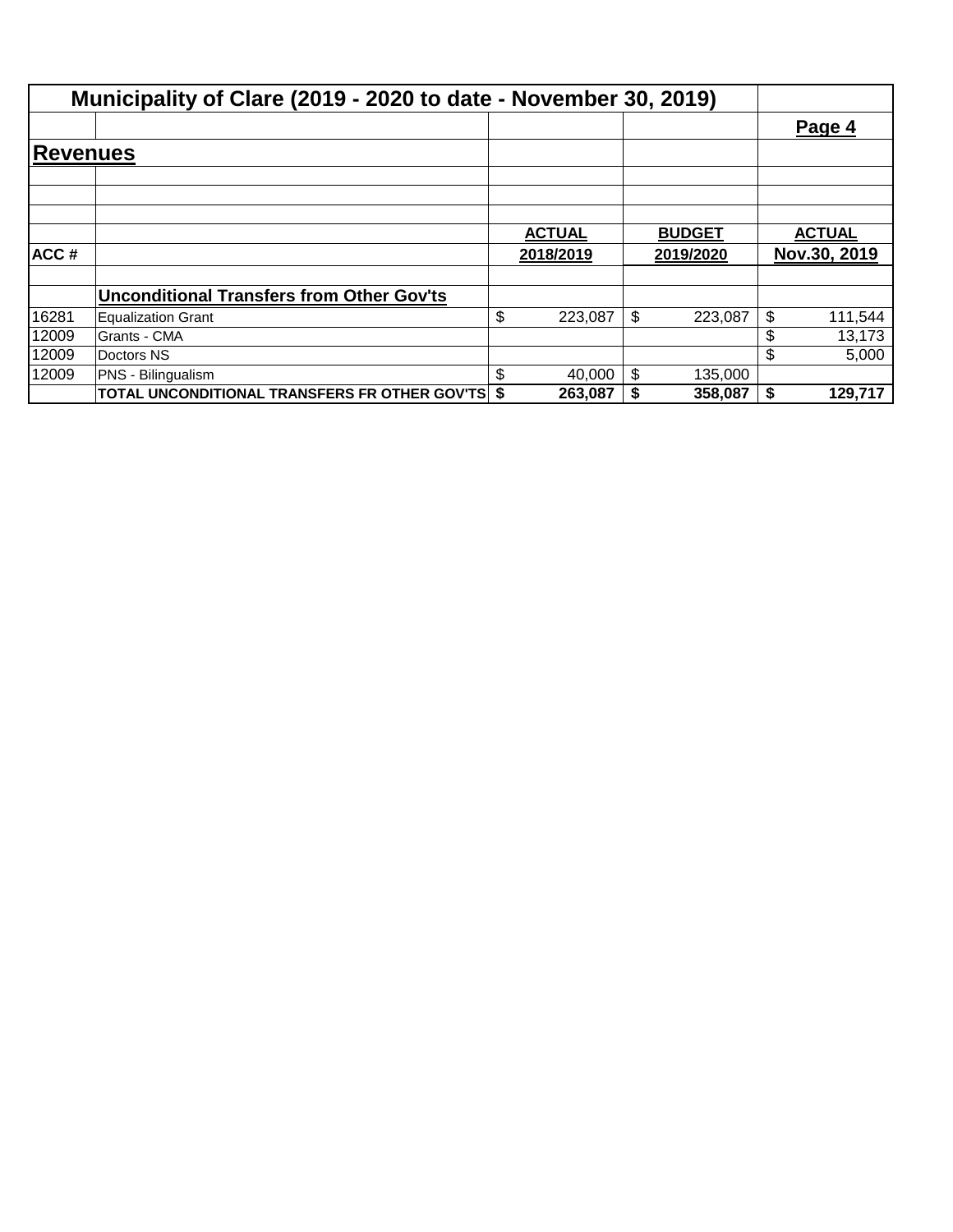| Municipality of Clare (2019 - 2020 to date - November 30, 2019) |                                                              |                                |                     |                                          |                           |                                      |                  |
|-----------------------------------------------------------------|--------------------------------------------------------------|--------------------------------|---------------------|------------------------------------------|---------------------------|--------------------------------------|------------------|
|                                                                 | <b>Expenditures</b>                                          |                                |                     |                                          |                           |                                      | Page 5           |
| 21243                                                           |                                                              | \$                             |                     |                                          |                           |                                      | 126,554          |
| 21244                                                           | Low Income Exemptions & Appeals                              |                                | 93,600              | \$                                       | 225,000                   | \$                                   |                  |
|                                                                 |                                                              |                                | <b>ACTUAL</b>       |                                          | <b>BUDGET</b>             |                                      | <b>ACTUAL</b>    |
| ACC#                                                            |                                                              |                                | 2018/2019           |                                          | 2019/2020                 |                                      | Nov.30, 2019     |
|                                                                 | <b>GENERAL GOVERNMENT SERVICES</b>                           |                                |                     |                                          |                           |                                      |                  |
|                                                                 | <b>Warden and Council</b>                                    |                                |                     |                                          |                           |                                      |                  |
| 21110                                                           | Council Honorarium                                           | \$                             | 171,589             | \$                                       | 194,228                   | $\sqrt[6]{3}$                        | 126,995          |
| 21111                                                           | Council - Mileage, & Conferences                             | \$                             | 25,027              | \$                                       | 30,000                    | $\overline{\mathcal{E}}$             | 16.180           |
|                                                                 | <b>Sub-Total</b>                                             | \$                             | 196,616             | \$                                       | 224,228                   | $\overline{\boldsymbol{\mathsf{s}}}$ | 143,175          |
|                                                                 | <b>Administration-Salaries</b>                               | \$                             | 299,581             | \$                                       | 397,817                   | \$                                   | 259,518          |
|                                                                 | CAO / Executive Assistant /                                  |                                |                     |                                          |                           |                                      |                  |
|                                                                 | Director of Finance/ Tax Clerk /                             |                                |                     |                                          |                           |                                      |                  |
|                                                                 | Accounting Clerk / Communications Officer                    |                                |                     |                                          |                           |                                      |                  |
|                                                                 | <b>Administration-Other</b>                                  |                                |                     |                                          |                           |                                      |                  |
| 20020<br>20030                                                  | C.P.P.<br>EI                                                 | \$<br>$\overline{\$}$          | 18,345<br>6,441     | \$<br>$\overline{\mathbf{S}}$            | 19,968<br>6,840           | \$<br>\$                             | 14,708<br>4,406  |
| 20040                                                           | Pension Plan                                                 | \$                             | 19,005              | \$                                       | 23,153                    | \$                                   | 14,768           |
| 20060                                                           | Insurance                                                    | \$                             | 9,604               | \$                                       | 13,838                    | \$                                   | 9,620            |
| 21112                                                           | Simultaneous Translation                                     | \$                             | 11,841              | \$                                       | 24,000                    | \$                                   | 5,390            |
| 21113                                                           | <b>Translation of Documents</b>                              | \$                             |                     | \$                                       | 19,500                    | \$                                   | ÷.               |
| 21241                                                           | Clerk's Pension (Delphis until 1993)                         | $\overline{\$}$                | 730                 | \$                                       | 1,000                     | $\overline{\$}$                      | $\blacksquare$   |
| 21309<br>21242                                                  | EDI - Pilot Project Expense<br>IT Support / Procom & Hosting | $\overline{\$}$<br>\$          | 26,619              | \$<br>\$                                 | 25,000                    | \$<br>$\overline{\mathcal{L}}$       | 19,651           |
|                                                                 | <b>IT Maintenance Contract</b>                               |                                |                     | \$                                       |                           |                                      | Capital          |
| 21282                                                           | Newsletter (4 publications)                                  | \$                             | 1,355               | \$                                       | 2,000                     | \$                                   | 652              |
| 21283                                                           | Home Page\Production\Mun Website\U-Stream                    | \$                             | 1,602               | \$                                       | 4,500                     | \$                                   | 1,074            |
| 21285                                                           | <b>General Repairs</b>                                       | \$                             | 11,721              | \$                                       | 5,000                     | \$                                   | 1,322            |
| 21286                                                           | Lawn Maint / Snow Removal/ Landscaping                       | \$                             | 3,605               | \$                                       | 5,000                     | \$                                   | 2,734            |
| 21288<br>21289                                                  | Janitor salaries                                             | \$                             | 11,330<br>8,506     | \$                                       | 12,511<br>9,000           | $\overline{\$}$<br>$\overline{\$}$   | 7,688<br>3,083   |
| 21290                                                           | <b>Heating fuel</b><br>Postage                               | \$<br>$\overline{\$}$          | 19,923              | \$<br>\$                                 | 21,000                    | $\overline{\$}$                      | 10,441           |
| 21291                                                           | Supplies                                                     | \$                             | 11,778              | \$                                       | 12,000                    | $\overline{\$}$                      | 6,945            |
| 21293                                                           | Solicitor                                                    | \$                             | 9,474               | \$                                       | 13,000                    | \$                                   | 10,183           |
| 21294                                                           | <b>Promotional Materials/Advertising</b>                     | \$                             | 8,105               | \$                                       | 5,000                     | \$                                   | 2,753            |
| 21295                                                           | Hydro                                                        | \$                             | 10,402              | \$                                       | 11,000                    | $\overline{\mathcal{E}}$             | 5,967            |
| 21296<br>21297                                                  | <b>Equipment Rental</b><br>Advertising                       | \$<br>\$                       | 8,232<br>5,508      | \$<br>\$                                 | 9,000<br>5,500            | \$<br>\$                             | 5,661            |
| 21298                                                           | Telephone/Fax/Internet                                       | \$                             | 9,795               | \$                                       | 10,500                    | $\overline{\$}$                      | 1,604<br>7,298   |
| 21299                                                           | Auditors                                                     | \$                             | 33,756              | \$                                       | 36,000                    | \$                                   | 27,898           |
| 21300                                                           | <b>Tax Sale Expense</b>                                      | $\overline{\mathcal{L}}$       | 6,358               | \$                                       | 7,500                     | $\overline{\$}$                      | 1,109            |
| 21301                                                           | <b>Workmen's Compensation</b>                                | \$                             | 4,696               | \$                                       | 4,842                     | $\overline{\mathbf{S}}$              | 2,974            |
| 21303                                                           | <b>Briefs/Presentations/Speeches</b>                         | \$                             |                     | \$                                       | 1,500                     | $\overline{\mathbf{e}}$              | $\blacksquare$   |
| 21304<br>21305                                                  | NSFM (membership)<br>FCM (membership)                        | \$<br>$\overline{\mathcal{E}}$ | 5,209<br>1,808      | \$<br>\$                                 | 5,500<br>1,831            | $\overline{\mathbf{e}}$<br>\$        | 1,660            |
| 21306                                                           | AMA (membership)                                             | \$                             | 1,048               | \$                                       | 688                       | $\overline{\$}$                      | 688              |
| 21308                                                           | <b>Banking Fees &amp; Debit</b>                              | \$                             | 7,370               | \$                                       | 8,000                     | $\overline{\mathbf{e}}$              | 5,128            |
| 21309                                                           | Misc                                                         | $\overline{\$}$                | 5,660               | $\overline{\$}$                          | 6,000                     | $\overline{\mathcal{E}}$             | 4,039            |
| 21311                                                           | Office Equipment & Small Furniture                           | $\overline{\$}$                | 11,220              | \$                                       | 2,500                     | $\overline{\mathcal{E}}$             | 94               |
| 21312                                                           | <b>Special Events</b>                                        | $\overline{\$}$                | 5,572               | $\sqrt[6]{3}$                            | 6,000                     | $\overline{\mathcal{L}}$             | 4,480            |
| 21314<br>21248                                                  | <b>US Exchange</b><br><b>Assessment Services</b>             | $\overline{\$}$<br>\$          | (1, 150)<br>252,765 | $\overline{\boldsymbol{\epsilon}}$<br>\$ | $\blacksquare$<br>255,932 | \$<br>$\overline{\mathcal{S}}$       | (868)<br>191,949 |
| 21910                                                           | Election/Plebiscite/Boundary Review/other                    | \$                             | 9,057               | \$                                       | 5,000                     | $\overline{\mathbf{e}}$              |                  |
| 21920                                                           | Mileage/ Training / Conferences                              | $\overline{\mathbf{e}}$        | 16,447              | \$                                       | 23,000                    | $\overline{\mathbf{e}}$              | 17,420           |
| 21930                                                           | Insurance (Property/Liability)                               | \$                             | 36,789              | \$                                       | 31,757                    | $\overline{\mathbf{e}}$              | 31,756           |
| 21950                                                           | <b>Grants to Organizations</b>                               | \$                             | 31,332              | \$                                       | 40,000                    | \$                                   | 17,993           |
|                                                                 | Internet Project                                             |                                |                     | \$                                       | 20,642                    |                                      |                  |
|                                                                 | <b>HR Policies Manual Update</b>                             | \$                             | 15,030              | $\overline{\$}$                          |                           | \$                                   |                  |
|                                                                 | Sub-Total                                                    | \$                             | 956,469             | \$                                       | 1,112,819                 | \$                                   | 701,785          |
|                                                                 |                                                              |                                |                     |                                          |                           |                                      |                  |
|                                                                 | TOTAL GENERAL GOVERNMENT SERVICES                            | \$                             | 1,153,085           | \$                                       | 1,337,047                 | \$                                   | 844,960          |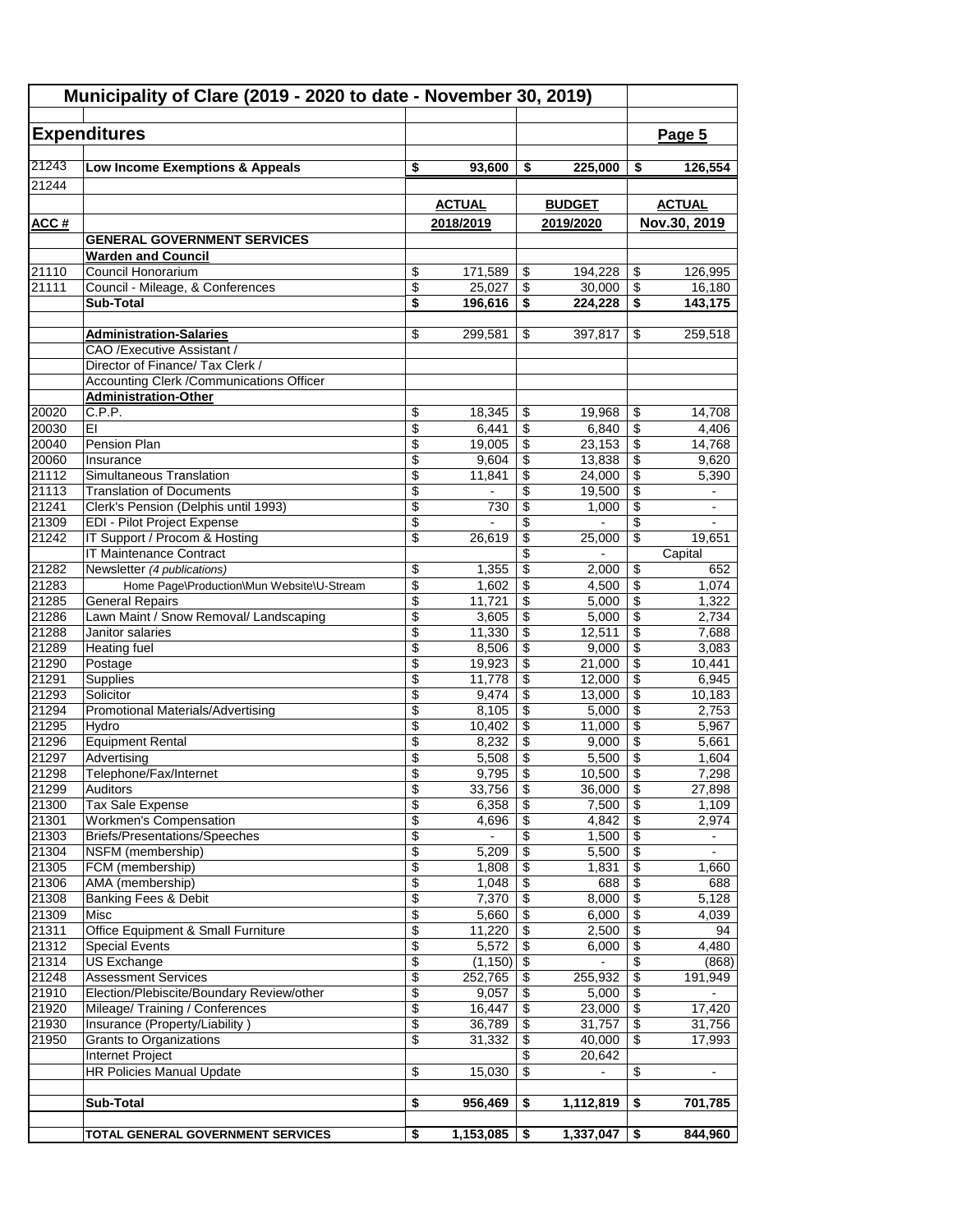|                | Municipality of Clare (2019 - 2020 to date - November 30, 2019)                        |                 |                |          |                  |                 | Page 6              |
|----------------|----------------------------------------------------------------------------------------|-----------------|----------------|----------|------------------|-----------------|---------------------|
|                | <b>Expenditures</b>                                                                    |                 |                |          |                  |                 |                     |
|                |                                                                                        |                 |                |          |                  |                 |                     |
|                | <b>PROTECTIVE SERVICES</b>                                                             |                 |                |          |                  |                 |                     |
|                |                                                                                        |                 | <b>ACTUAL</b>  |          | <b>BUDGET</b>    |                 | <b>ACTUAL</b>       |
| ACC#           |                                                                                        |                 | 2018/2019      |          | 2019/2020        |                 | Nov.30, 2019        |
|                |                                                                                        |                 |                |          |                  |                 |                     |
| 22120          | <b>RCMP Administration</b><br><b>RCMP Costs (7 members)</b>                            | \$              | 1,101,632      | \$       | 1,115,953        | \$              | 834,432             |
| 22121          | <b>Prosecution Services</b>                                                            | \$              | 10,013         | \$       | 13,500           | \$              | 4,313               |
| 22130          | <b>DNA Testing</b>                                                                     | \$              | 4,714          | \$       | 7,000            | \$              | 4,785               |
|                | <b>Total RCMP</b>                                                                      | \$              | 1,116,359      | \$       | 1,136,453        | \$              | 843,530             |
| 22310          | <b>Corrections</b>                                                                     | \$              | 120,586        | \$       | 119,885          | \$              | 89,913              |
|                | <b>Total Jails</b>                                                                     | \$              | 120,586        | \$       | 119,885          | \$              | 89,913              |
|                |                                                                                        |                 |                |          |                  |                 |                     |
|                | <b>Other Law Enforcement</b>                                                           |                 |                |          |                  |                 |                     |
| 22290          | <b>By-Law Enforcement</b>                                                              | \$              |                | \$       | 1,000            | \$              |                     |
| 22990          | <b>Unsightly Premises</b>                                                              | \$              | 730            | \$       | 1,000            | \$              |                     |
| 22930          | <b>Animal Control</b><br><b>Total Other Law Enforcement</b>                            | \$<br>\$        | 21,600         | \$<br>\$ | 21,600           | \$<br>\$        | 16,315<br>16,315    |
|                |                                                                                        |                 | 22,330         |          | 23,600           |                 |                     |
|                | <b>Fire Departments</b>                                                                |                 |                |          |                  |                 |                     |
| 22400          | Fire Departments - General Operations                                                  | \$              | 269,509        | \$       | 260,956          | \$              | 261,460             |
| 22404          | Level I - Training                                                                     | $\overline{\$}$ | 4,950          | \$       | 5,000            | \$              | 4,700               |
| 22405          | Fire Dept - Members Appreciation                                                       | \$              | 4,846          | \$       | 5,000            | \$              | 4,450               |
| 22403          | Fire Dept - Assessment                                                                 | \$              | 19,599         | \$       | 5,000            | \$              | 5,091               |
| 22401          | St-Bernard Building Int.-Short and Long Term Debt<br>Fire Department (Shared Services) |                 | 5,864          | \$<br>\$ | 18,540<br>14,400 | \$<br>\$        | 18,540<br>16,484    |
|                | Sub Total Fire Departments                                                             | \$<br>\$        | 304,768        | \$       | 308,896          | \$              | 310,725             |
| 22402          | New Capital Purchases from Area Rate                                                   | \$              | 109,299        | \$       | 123,293          | \$              | $\overline{53,026}$ |
|                | Equipment Purchase as per Vehicle Assessment                                           |                 |                | \$       | 350,000          | \$              |                     |
|                | Principal on Municipal Capital Loan                                                    | \$              | 103,453        | \$       | 100,000          | \$              |                     |
| 29000          | Fire Dept Int.-Short and Long Term Debt                                                | \$              | 20,595         | \$       | 15,166           | \$              | 15,166              |
|                | <b>Total - Fire Departments</b>                                                        | \$              | 538,115        | \$       | 897,355          | \$              | 378,918             |
|                | <b>EMO &amp; Other</b>                                                                 |                 |                |          |                  |                 |                     |
| 22510          | <b>EMO Operations, etc</b>                                                             | \$              | 4,858          | \$       | 10,000           | \$              | 4,202               |
| 22511          | Clare Search and Rescue                                                                | \$              | $5,000$        | \$       | $5,000$   \$     |                 | 5,000               |
| 22515          | Signage                                                                                | \$              | 939            | \$       | 5,500            | \$              |                     |
| 22520          | 911 Civic Numbering                                                                    | \$              |                | \$       | 1,000            | \$              |                     |
|                | <b>Total - EMO</b>                                                                     | \$              | 10,797         | \$       | 21,500           | \$              | 9,202               |
|                | <b>Building Inspections &amp;</b>                                                      |                 |                |          |                  |                 |                     |
|                | <b>Development Officer</b>                                                             |                 |                |          |                  |                 |                     |
| 22292          | Salaries (2)                                                                           | \$              | 110,860        | \$       | 117,094          | \$              | 76,328              |
| 22293          | <b>CPP</b>                                                                             | \$              | 4,914          | \$       | 5,204            | $\overline{\$}$ | 3,543               |
| 22294<br>22295 | EI<br>Pension                                                                          | \$<br>\$        | 2,336<br>6,784 | \$<br>\$ | 2,375<br>7,164   | \$<br>\$        | 1,588<br>4,670      |
| 22296          | Health Insurance                                                                       | \$              | 4,372          | \$       | 4,477            | \$              | 3,021               |
| 22291          | <b>Workers Comp</b>                                                                    | \$              | 1,758          | \$       | 1,677            | \$              | 1,137               |
| 22298          | <b>Conventions &amp; Training</b>                                                      | \$              | 24,361         | \$       | 28,000           | \$              | 15,667              |
| 22299          | Supplies                                                                               | \$              | 4,702          | \$       | 5,000            | \$              | 1,952               |
| 22300          | Truck Repairs & Gas                                                                    | \$              | 3,797          | \$       | 6,000            | \$              | 2,841               |
|                | <b>Total Building Inspections</b>                                                      | \$              | 163,882        | \$       | 176,991          | \$              | 110,749             |
| 22910          | <b>Security for Seniors</b>                                                            | \$              | 37,054         | \$       | 37,869           | \$              | 37,869              |
|                | <b>Total Security for Seniors</b>                                                      | \$              | 37,054         | \$       | 37,869           | \$              | 37,869              |
|                |                                                                                        |                 |                |          |                  |                 |                     |
|                | <b>TOTAL PROTECTIVE SERVICES</b>                                                       |                 | \$2,009,123    |          | \$2,413,653      |                 | \$1,486,496         |
|                |                                                                                        |                 |                |          |                  |                 |                     |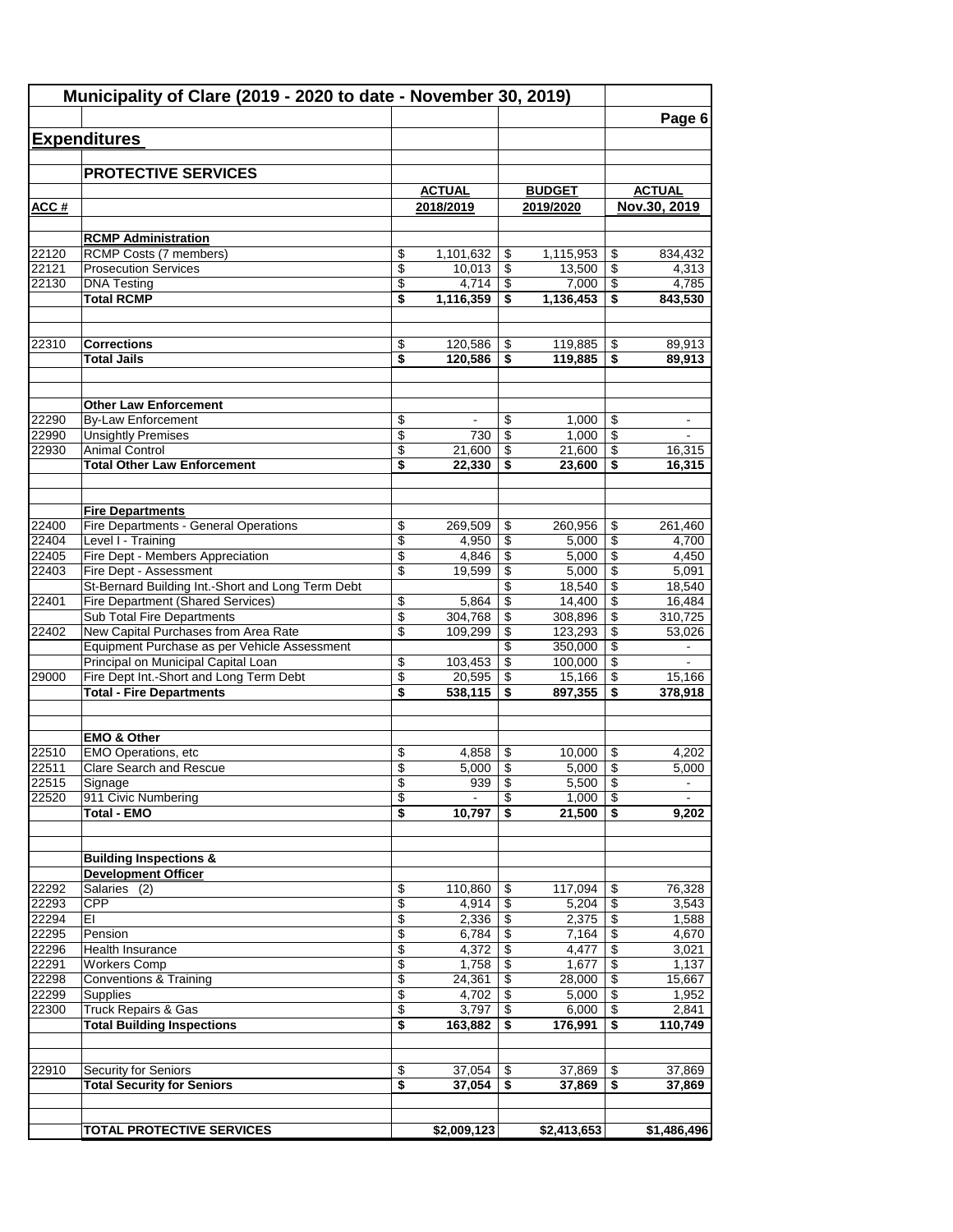| Municipality of Clare (2019 - 2020 to date - November 30, 2019) |                                                  |               |                         |               |                           |                |
|-----------------------------------------------------------------|--------------------------------------------------|---------------|-------------------------|---------------|---------------------------|----------------|
|                                                                 |                                                  |               |                         |               |                           | Page 7         |
|                                                                 | <b>Expenditures</b>                              |               |                         |               |                           |                |
|                                                                 |                                                  |               |                         |               |                           |                |
|                                                                 | <b>TRANSPORTATION SERVICES</b>                   |               |                         |               |                           |                |
|                                                                 |                                                  |               |                         |               |                           |                |
|                                                                 |                                                  | <b>ACTUAL</b> |                         | <b>BUDGET</b> |                           | <b>ACTUAL</b>  |
| Acct#                                                           |                                                  | 2018/2019     |                         | 2019/2020     |                           | Nov.30, 2019   |
|                                                                 | <b>Public Transit</b>                            |               |                         |               |                           |                |
| 23500                                                           | <b>Transport de Clare</b>                        | \$<br>23,000  | $\sqrt[6]{\frac{1}{2}}$ | 25,000        | $\boldsymbol{\mathsf{S}}$ | 25,000         |
|                                                                 | <b>Sub-Total</b>                                 | \$<br>23,000  | \$                      | 25,000        | \$                        | 25,000         |
|                                                                 |                                                  |               |                         |               |                           |                |
|                                                                 | <b>Sidewalks/Street Lights/Roads</b>             |               |                         |               |                           |                |
| 23230                                                           | <b>Repairs to Sidewalks</b>                      | \$<br>156     | \$                      | 500           | \$                        | ۰              |
| 23232                                                           | Sidewalks - Snow Removal                         | \$<br>41,820  | \$                      | 43,911        | \$                        | $\blacksquare$ |
| 23250                                                           | Street Lights Area Rate                          | \$<br>18,748  | \$                      | 22,700        | \$                        | 11,802         |
| 23240                                                           | Engineering roads                                | \$            | \$                      |               |                           |                |
| 23244                                                           | Community Cleanup Program - (\$150/km)           | \$<br>9,213   | \$                      | 10,000        | \$                        | 8,501          |
|                                                                 | <b>Sub-Total</b>                                 | \$<br>69,938  | \$                      | 77,111        | \$                        | 20,303         |
|                                                                 |                                                  |               |                         |               |                           |                |
|                                                                 | <b>TOTAL TRANSP. SERVICES</b>                    | \$<br>92,938  | \$                      | 102,111       | \$                        | 45,303         |
|                                                                 |                                                  |               |                         |               |                           |                |
|                                                                 |                                                  |               |                         |               |                           |                |
|                                                                 | <b>DEBT CHARGES</b>                              |               |                         |               |                           |                |
| 28995                                                           | Principal-CHC Loan (Yr.11 of 20)                 | \$<br>125,000 | \$                      | 125,000       | \$                        | 125,000        |
| 28995                                                           | Principal - Fire Dept Loan (Yr 6 of 15)          | \$<br>53,333  | \$                      | 53,333        | \$                        | 53,333         |
| 28995                                                           | Principal -St-Bernard Firehall Loan (Yr 1 of 20) |               |                         | 28,851        | \$                        | 28,851         |
|                                                                 | <b>TOTAL PRINCIPAL DEBT CHARGES</b>              | \$<br>178,333 | \$                      | 207,184       | \$                        | 207,184        |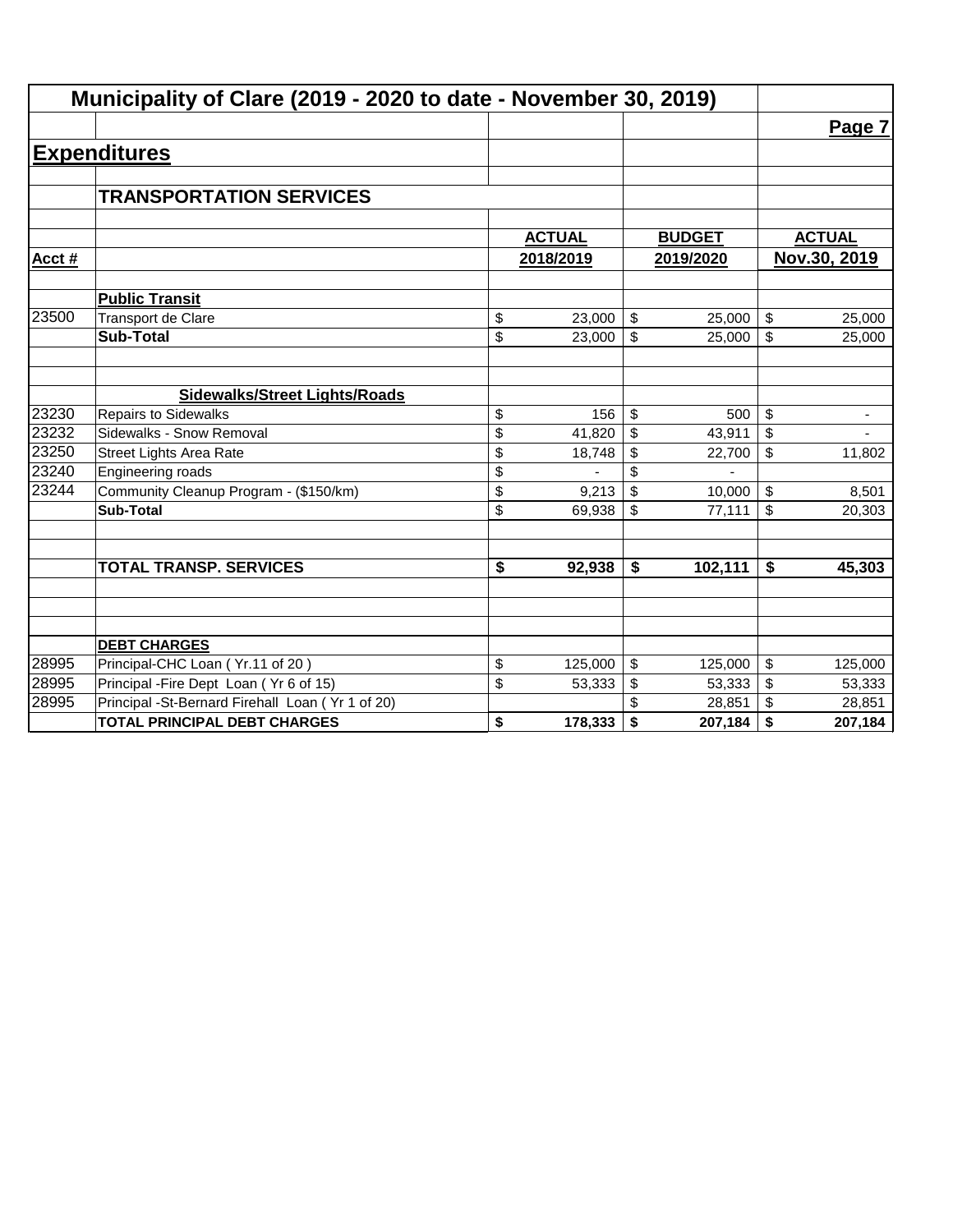|                | Municipality of Clare (2019 - 2020 to date - November 30, 2019) |                          |               |                           |               |                           |                |  |  |  |  |
|----------------|-----------------------------------------------------------------|--------------------------|---------------|---------------------------|---------------|---------------------------|----------------|--|--|--|--|
|                |                                                                 |                          |               |                           |               |                           | Page 8         |  |  |  |  |
|                | <b>Expenditures</b>                                             |                          |               |                           |               |                           |                |  |  |  |  |
|                |                                                                 |                          |               |                           |               |                           |                |  |  |  |  |
|                |                                                                 |                          | <b>ACTUAL</b> |                           | <b>BUDGET</b> |                           | <b>ACTUAL</b>  |  |  |  |  |
| Acc#           | <b>ENVIRONMENTAL HEALTH SERVICES</b>                            |                          | 2018/2019     |                           | 2019/2020     |                           | Nov.30, 2019   |  |  |  |  |
|                |                                                                 |                          |               |                           |               |                           |                |  |  |  |  |
|                | <b>Sewer - General Operations</b>                               |                          |               |                           |               |                           |                |  |  |  |  |
| 24200          | <b>Training and Conferences</b>                                 | \$                       | 2,874         | \$                        | 3,500         | $\boldsymbol{\mathsf{S}}$ | 2,797          |  |  |  |  |
| 24210          | Wages - 1 FTE & 1 Seasonal                                      | \$                       | 80,316        | \$                        | 81,047        | \$                        | 49,760         |  |  |  |  |
| 24216          | CPP                                                             | \$                       | 3,672         | \$                        | 3,776         | \$                        | 2,339          |  |  |  |  |
| 24217          | EI                                                              | \$                       | 1,823         | \$                        | 1,797         | \$                        | 1,129          |  |  |  |  |
| 24218          | Pension Plan                                                    | \$                       | 3,756         | \$                        | 4,669         | \$                        | 2,891          |  |  |  |  |
| 24219          | Group Insurance                                                 | \$                       | 2,681         | $\overline{\mathbf{e}}$   | 2,756         | \$                        | 1,809          |  |  |  |  |
| 24222          | <b>Workers Comp</b>                                             | \$                       | 1,292         | \$                        | 1,208         | \$                        | 742            |  |  |  |  |
| 24221          | Truck Maintenance, & Gas                                        | \$                       | 6,715         | \$                        | 7,845         | \$                        | 5,603          |  |  |  |  |
| 24223          | Public Works Garage (Belliveau Cove)                            | $\overline{\mathcal{S}}$ | 4,162         | \$                        | 7,000         | \$                        | 299            |  |  |  |  |
| 24295          | Snow Removal (all locations)                                    | \$                       | 1,631         | \$                        | 3,300         | \$                        | 1,627          |  |  |  |  |
|                | <b>Sub-Total Sewer - General Operations</b>                     | \$                       | 108,923       | \$                        | 116,897       | \$                        | 68,996         |  |  |  |  |
|                | <b>Sewage Treatment Plant Operations</b>                        |                          |               |                           |               |                           |                |  |  |  |  |
|                | Meteghan                                                        |                          |               |                           |               |                           |                |  |  |  |  |
| 24211          | Sewer Hydro                                                     | \$                       | 17,276        | \$                        | 18,500        | \$                        | 10,449         |  |  |  |  |
| 24212          | Supplies & Repairs                                              | \$                       | 17,689        | \$                        | 14,300        | $\boldsymbol{\mathsf{s}}$ | 11,316         |  |  |  |  |
| $\sqrt{24214}$ | Testing                                                         | \$                       | 2,056         | \$                        | 2,500         | $\boldsymbol{\mathsf{S}}$ | 1,477          |  |  |  |  |
|                | <b>Sub-Total Meteghan</b>                                       | \$                       | 37,020        | \$                        | 35,300        | \$                        | 23,242         |  |  |  |  |
|                | <b>Sewage Treatment Plant Operations</b>                        |                          |               |                           |               |                           |                |  |  |  |  |
|                | <b>Church Point</b>                                             |                          |               |                           |               |                           |                |  |  |  |  |
| 24241          | Hydro                                                           | \$                       | 8,542         | \$                        | 9,500         | \$                        |                |  |  |  |  |
| 24242          | Supplies & Repairs                                              | \$                       | 5,297         | \$                        | 6,150         | \$                        | 4,584<br>5,205 |  |  |  |  |
| 24244          | Testing                                                         | \$                       | 2,056         | \$                        | 2,500         | \$                        | 1,477          |  |  |  |  |
|                | <b>Sub-Total Church Point</b>                                   | \$                       | 15,895        | \$                        | 18,150        | \$                        | 11,266         |  |  |  |  |
|                |                                                                 |                          |               |                           |               |                           |                |  |  |  |  |
|                | <b>Belliveau Cove</b>                                           |                          |               |                           |               |                           |                |  |  |  |  |
| 24290          | Hydro                                                           | \$                       | 7,539         | \$                        | 7,800         | \$                        | 4,304          |  |  |  |  |
| 24291          | Supplies & Repairs                                              | \$                       | 9,527         | \$                        | 7,650         | $\sqrt[6]{3}$             | 4,384          |  |  |  |  |
| 24292          | Testing                                                         | \$                       | 2,056         | \$                        | 2,500         | $\sqrt[6]{3}$             | 1,292          |  |  |  |  |
|                | <b>Sub-Total Belliveau Cove</b>                                 | \$                       | 19,121        | \$                        | 17,950        | $\overline{\bullet}$      | 9,980          |  |  |  |  |
| 24201          | Insurance - Sewer Systems                                       | \$                       | 3,663         | $\boldsymbol{\mathsf{S}}$ | 8,624         | \$                        | 8,624          |  |  |  |  |
|                | <b>Sub-Total Insurance</b>                                      | \$                       | 3,663         | \$                        | 8,624         | $\overline{\bullet}$      | 8,624          |  |  |  |  |
|                |                                                                 |                          |               |                           |               |                           |                |  |  |  |  |
|                | <b>TOTAL SEWER COSTS</b>                                        | \$                       | 184,622       | \$                        | 196,921       | \$                        | 122,107        |  |  |  |  |
|                |                                                                 |                          |               |                           |               |                           |                |  |  |  |  |
|                |                                                                 |                          |               |                           |               |                           |                |  |  |  |  |
|                |                                                                 |                          |               |                           |               |                           |                |  |  |  |  |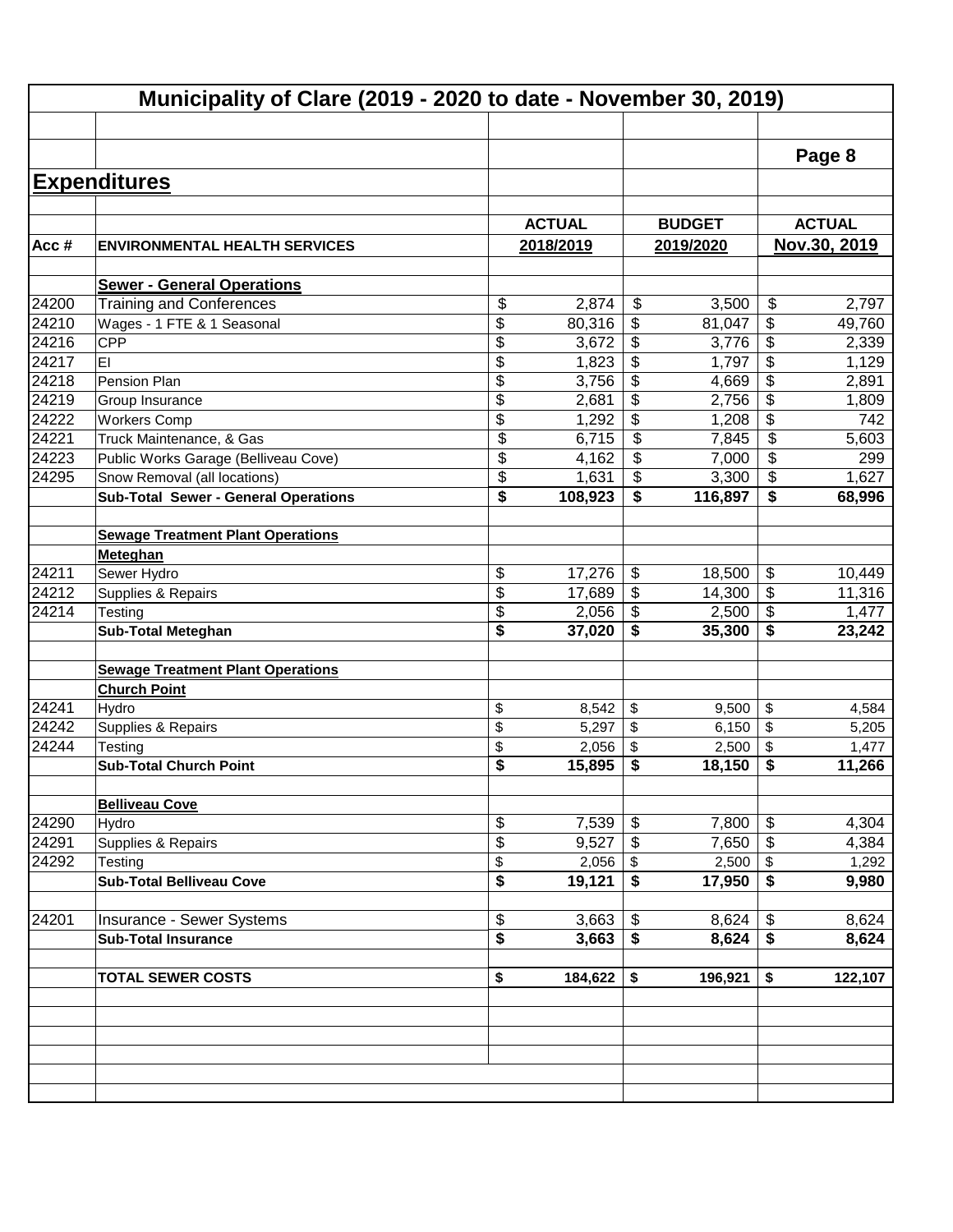|       | Municipality of Clare (2019 - 2020 to date - November 30, 2019) |                 |               |                          |               |                          |               |  |  |  |
|-------|-----------------------------------------------------------------|-----------------|---------------|--------------------------|---------------|--------------------------|---------------|--|--|--|
|       |                                                                 |                 |               |                          |               |                          | Page 9        |  |  |  |
|       | <b>IENVIRONMENTAL HEALTH SERVICES - CONT'D</b>                  |                 |               |                          |               |                          |               |  |  |  |
|       |                                                                 |                 |               |                          |               |                          |               |  |  |  |
|       | <b>Expenditures</b>                                             |                 |               |                          |               |                          |               |  |  |  |
|       |                                                                 |                 |               |                          |               |                          |               |  |  |  |
|       |                                                                 |                 | <b>ACTUAL</b> |                          | <b>BUDGET</b> |                          | <b>ACTUAL</b> |  |  |  |
| Acc#  | <b>SOLID WASTE SERVICES</b>                                     |                 | 2018/2019     | 2019/2020                |               |                          | Nov.30, 2019  |  |  |  |
|       |                                                                 |                 |               |                          |               |                          |               |  |  |  |
|       | <b>Garbage/Collection\Tipping Fees/Other</b>                    |                 |               |                          |               |                          |               |  |  |  |
| 24320 | Garbage & Waste Collections                                     | \$              | 438,543       | \$                       | 460,471       | \$                       | 303,237       |  |  |  |
| 24300 | <b>Transfer Station Operations</b>                              | \$              | 36,216        | \$                       | 59,500        | $\overline{\$}$          | 47,936        |  |  |  |
| 24301 | <b>Landfill Closure</b>                                         | \$              | 42,883        | \$                       | 47,700        | \$                       | 17,907        |  |  |  |
| 24321 | Recycling - Tipping Fees (Blue Bags)                            | $\overline{\$}$ | 103,930       | \$                       | 105,000       | $\overline{\$}$          | 67,351        |  |  |  |
| 24322 | Organic Tipping Fees                                            | \$              | 65,961        | \$                       | 70,000        | $\overline{\mathcal{L}}$ | 47,507        |  |  |  |
| 24304 | Queens Tipping Fees (\$102.26)                                  | $\overline{\$}$ | 347,368       | $\overline{\mathcal{L}}$ | 355,000       | $\overline{\mathcal{L}}$ | 253,126       |  |  |  |
| 24342 | Solid Waste Schedules, Green Carts, etc                         | \$              | 9,464         | \$                       | 10,000        | $\overline{\mathcal{L}}$ | 6,021         |  |  |  |
| 24340 | Landfill Wages (3)                                              | $\overline{\$}$ | 133,783       | \$                       | 140,591       | \$                       | 91,457        |  |  |  |
| 24343 | <b>CPP</b>                                                      | \$              | 6,065         | \$                       | 6,266         | \$                       | 4,239         |  |  |  |
| 24344 | EI                                                              | \$              | 3,089         | \$                       | 3,238         | \$                       | 2,074         |  |  |  |
| 24345 | Pension Plan                                                    | \$              | 7,315         | \$                       | 8,313         | \$                       | 5,394         |  |  |  |
| 24346 | <b>Health Insurance</b>                                         | \$              | 1,419         | \$                       | 1,453         | \$                       | 966           |  |  |  |
| 24347 | <b>Workers Comp</b>                                             | \$              | 2,151         | \$                       | 2,292         | \$                       | 1,363         |  |  |  |
| 24348 | Property Insurance                                              | \$              | 2,502         | \$                       | 3,013         | \$                       | 3,013         |  |  |  |
| 24341 | Waste Check (Administration)                                    | \$              | 23,433        | \$                       | 23,433        | \$                       | 17,540        |  |  |  |
| 24303 | Illegal Dump Clean-Up                                           | \$              | 600           | \$                       | 4,500         | \$                       | 3,677         |  |  |  |
| 24349 | Miscellaneous                                                   | \$              |               |                          |               |                          |               |  |  |  |
|       | <b>Sub-Total Garbage</b>                                        | \$              | 1,224,723     | \$                       | 1,300,769     | \$                       | 872,807       |  |  |  |
|       |                                                                 |                 |               |                          |               |                          |               |  |  |  |
|       |                                                                 |                 |               |                          |               |                          |               |  |  |  |
|       | <b>Total Garbage/Recycling</b>                                  | \$              | 1,224,723     | \$                       | 1,300,769     | \$                       | 872,807       |  |  |  |
|       | TOTAL ENVIRONMENTAL HEALTH                                      | \$              | 1,409,345     | \$                       | 1,497,690     | \$                       | 994,914       |  |  |  |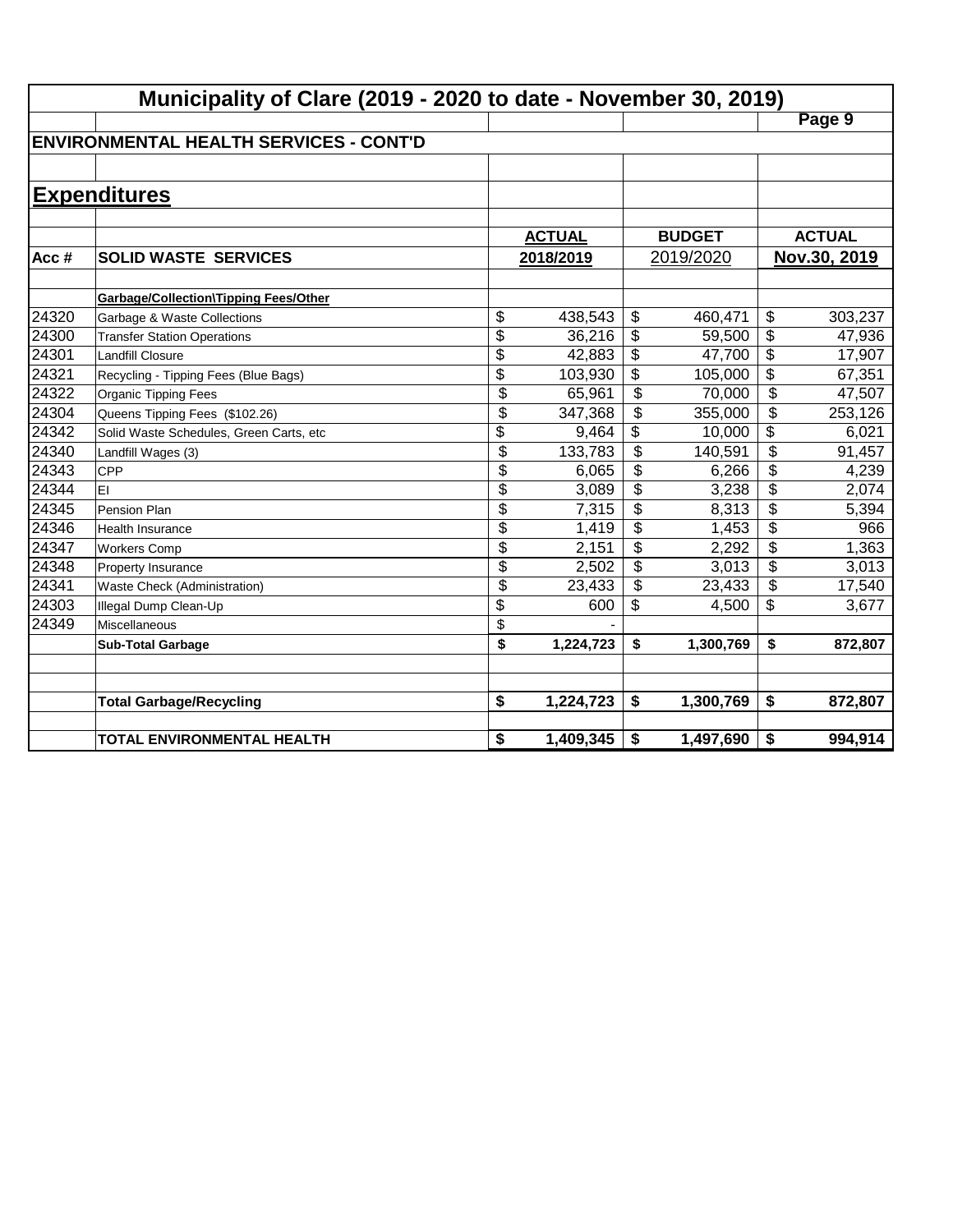| Municipality of Clare (2019 - 2020 to date - November 30, 2019) |                                                      |                                                |                                      |                                           |  |  |
|-----------------------------------------------------------------|------------------------------------------------------|------------------------------------------------|--------------------------------------|-------------------------------------------|--|--|
|                                                                 |                                                      |                                                |                                      | Page 10                                   |  |  |
|                                                                 | <b>Expenditures</b>                                  |                                                |                                      |                                           |  |  |
|                                                                 |                                                      |                                                |                                      |                                           |  |  |
|                                                                 |                                                      |                                                |                                      |                                           |  |  |
|                                                                 |                                                      | <b>ACTUAL</b>                                  | <b>BUDGET</b>                        | <b>ACTUAL</b>                             |  |  |
| <b>ACC#</b>                                                     |                                                      | 2018/2019                                      | 2019/2020                            | Nov.30, 2019                              |  |  |
|                                                                 | <b>Public Health Services</b>                        |                                                |                                      |                                           |  |  |
|                                                                 | Clare Health Centre                                  |                                                |                                      |                                           |  |  |
| 25500                                                           | Adm(Manager/Secretaries/Patient Attendants/Cleaners) | 306989                                         | $\boldsymbol{\mathsf{S}}$<br>354,551 | \$<br>199,362                             |  |  |
| 25502                                                           | <b>CPP</b>                                           | 12830                                          | $\boldsymbol{\mathsf{S}}$<br>14,216  | \$<br>8,874                               |  |  |
| 25503                                                           | EI                                                   | 6680                                           | $\boldsymbol{\mathsf{S}}$<br>6,859   | \$<br>4,378                               |  |  |
| 25504                                                           | Pension                                              | 12062                                          | $\boldsymbol{\mathsf{S}}$<br>12,328  | \$<br>9,662                               |  |  |
| 25505                                                           | Health Insurance                                     | 3286                                           | $\boldsymbol{\mathsf{S}}$<br>3,814   | $\overline{\boldsymbol{\theta}}$<br>4,092 |  |  |
| 25522                                                           | <b>Workers Comp</b>                                  | 4860                                           | $\overline{\mathcal{S}}$<br>4,623    | $\overline{\$}$<br>2,976                  |  |  |
| 25510                                                           | <b>Office Supplies</b>                               | 9169                                           | \$<br>10,000                         | $\overline{\$}$<br>3,404                  |  |  |
| 25511                                                           | <b>Medical Supplies</b>                              | 9422                                           | $\overline{\mathcal{S}}$<br>12,000   | $\overline{\$}$<br>6,208                  |  |  |
| 25513                                                           | MedAccess                                            | 7059                                           | $\boldsymbol{\mathsf{S}}$<br>23,391  | $\overline{\$}$<br>10,536                 |  |  |
| 25514                                                           | <b>IT Support</b>                                    | 414                                            | $\boldsymbol{\mathsf{S}}$<br>500     | $\overline{\$}$<br>183                    |  |  |
| 25515                                                           | Travel/Training                                      | 649                                            | $\boldsymbol{\mathsf{S}}$<br>2,500   | $\overline{\$}$<br>2,042                  |  |  |
| 25520                                                           | Cleaning Supplies (incl.strip & wax floors)          | 6150                                           | $\boldsymbol{\mathsf{S}}$<br>7,000   | $\overline{\$}$<br>3,919                  |  |  |
| 25529                                                           | Telephone, Internet, Telehealth                      | 7555                                           | \$<br>8,000                          | $\overline{\mathcal{L}}$<br>4,653         |  |  |
| 25530                                                           | Hydro                                                | 26559                                          | $\boldsymbol{\mathsf{S}}$<br>27,500  | \$<br>13,010                              |  |  |
| 25540                                                           | Sewer Services (7 units @ \$200.00 ea)               | 1295                                           | $\boldsymbol{\mathsf{S}}$<br>1,400   | $\overline{\mathcal{L}}$<br>1,400         |  |  |
| 25560                                                           | Snow Removal/Mowing/Gardening                        | 4347                                           | $\boldsymbol{\mathsf{S}}$<br>5,500   | $\overline{\mathcal{L}}$<br>2,681         |  |  |
| 25570                                                           | Maintenance and Repairs                              | 16089                                          | $\boldsymbol{\mathsf{S}}$<br>35,000  | $\overline{\mathcal{L}}$<br>16,951        |  |  |
| 25525                                                           | <b>Small Equipment</b>                               | 5812                                           | $\boldsymbol{\mathsf{S}}$<br>7,000   | \$<br>5,542                               |  |  |
| 25571                                                           | Property Insurance                                   | 4279                                           | $\boldsymbol{\mathsf{S}}$<br>5,148   | \$<br>5,148                               |  |  |
| 25572                                                           | Misc. Purchases                                      | 1496                                           | $\boldsymbol{\mathsf{S}}$<br>5,000   | $\sqrt{2}$<br>1,482                       |  |  |
|                                                                 | <b>Sub-Total</b>                                     | \$<br>447,002                                  | 546330                               | $\overline{\boldsymbol{s}}$<br>306,502    |  |  |
|                                                                 | <b>New Recruitment</b>                               |                                                |                                      |                                           |  |  |
| 25900                                                           | Doctor Recruitment & Incentive                       | 2000                                           | $\boldsymbol{\mathsf{S}}$<br>15,000  | \$<br>681                                 |  |  |
|                                                                 | <b>Storage Building (Repairs)</b>                    | \$                                             | 0                                    |                                           |  |  |
|                                                                 | <b>Sub-Total</b>                                     | $\overline{\mathbf{s}}$<br>2,000               | $15000$ \$                           | 681                                       |  |  |
|                                                                 | <b>Low Income Seniors Housing</b>                    |                                                |                                      |                                           |  |  |
| 28233                                                           | Housing Commission - Operating deficit               | 30,498                                         | $35200$ \$                           | 38,841                                    |  |  |
|                                                                 | <b>Sub-Total</b>                                     | \$<br>\$<br>30,498                             | $35200$ \$                           | 38,841                                    |  |  |
|                                                                 |                                                      |                                                |                                      |                                           |  |  |
|                                                                 | <b>Sub Total - Public Health Services</b>            | 479,500<br>\$                                  | $596530$ \$                          | 346,024                                   |  |  |
|                                                                 |                                                      |                                                |                                      |                                           |  |  |
| 29000                                                           | Interest on Short & Long-Term Debt - CHC             | \$<br>78,650                                   | $37963$ \$                           | 37,963                                    |  |  |
|                                                                 | <b>Sub Total Interest - CHC</b>                      | $\overline{\boldsymbol{\mathsf{s}}}$<br>78,650 | $37963$ \$                           | 37,963                                    |  |  |
|                                                                 | <b>TOTAL PUBLIC HEALTH SERVICES</b>                  | \$558,150                                      | 634493                               | \$383,987                                 |  |  |
|                                                                 |                                                      |                                                |                                      |                                           |  |  |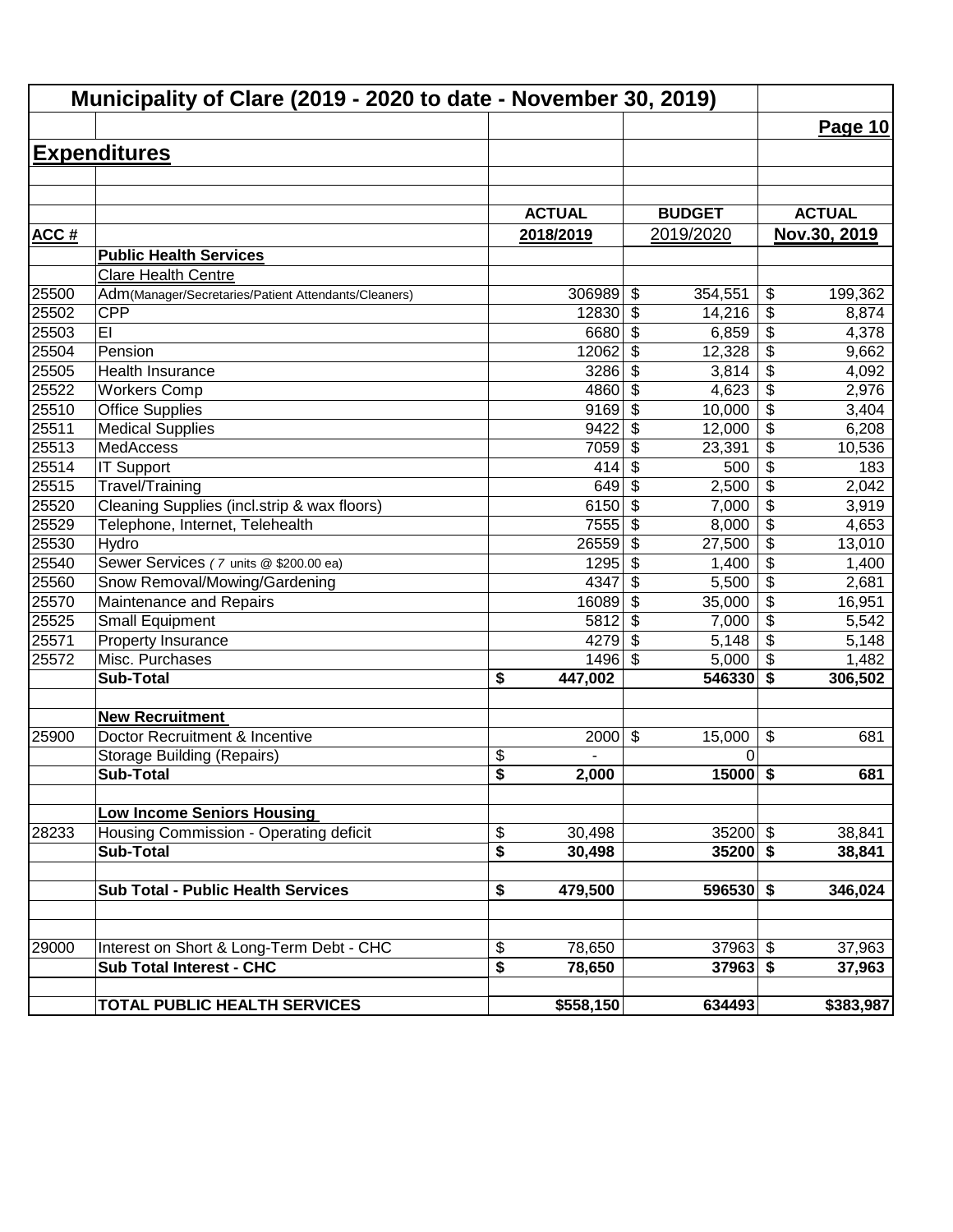|       | Municipality of Clare (2019 - 2020 to date - November 30, 2019) |                                      |           |                 |               |                            |               |  |
|-------|-----------------------------------------------------------------|--------------------------------------|-----------|-----------------|---------------|----------------------------|---------------|--|
|       | <b>Expenditures</b>                                             |                                      |           |                 |               | Page 11                    |               |  |
|       | <b>ENVIRONMENTAL DEVELOPMENT SERVICES</b>                       |                                      |           |                 |               |                            |               |  |
|       |                                                                 | <b>ACTUAL</b>                        |           |                 | <b>BUDGET</b> |                            | <b>ACTUAL</b> |  |
| ACC#  |                                                                 |                                      | 2018/2019 |                 | 2019/2020     | Nov.30, 2019               |               |  |
|       | <b>Environmental Planning &amp; Zoning</b>                      |                                      |           |                 |               |                            |               |  |
| 26110 | Planning (meetings, etc)                                        | \$                                   | 438       | \$              | 4,000         | $\boldsymbol{\theta}$      |               |  |
| 26220 | <b>Sub-Division Regulations</b>                                 | $\overline{\$}$                      | 1,875     | $\overline{\$}$ | 2,000         | $\boldsymbol{\mathsf{S}}$  | 3,765         |  |
| 26221 | <b>By-law Review</b>                                            | \$                                   | 4,144     | \$              | 5,000         | $\boldsymbol{\mathcal{F}}$ | 2,599         |  |
|       | <b>Sub-Total</b>                                                | $\overline{\$}$                      | 6,457     | \$              | 11,000        | \$                         | 6,365         |  |
|       | <b>Environmental Development Serv.</b>                          |                                      |           |                 |               |                            |               |  |
| 28467 | Regional Enterprise Networks(WREN)                              | \$                                   | 45,621    | \$              | 45,621        | \$                         | 45,621        |  |
|       |                                                                 | \$                                   | 45,621    | \$              | 45,621        | \$                         | 45,621        |  |
| 27180 | <b>Wentworth Lake Park</b>                                      | \$                                   | 1,947     | \$              | 1,250         | $\sqrt[6]{3}$              | 46            |  |
| 27179 | Belliveau Cove Dev./Wharf/Insurance                             | \$                                   | 10,054    | $\mathfrak s$   | 10,121        | $\boldsymbol{\mathsf{S}}$  | 9,857         |  |
|       | <b>Sub-Total</b>                                                | $\overline{\boldsymbol{\mathsf{s}}}$ | 12,001    | \$              | 11,371        | $\overline{\bullet}$       | 9,903         |  |
|       | TOTAL EVIRONMENT DEVELOPMENT                                    | $\overline{\boldsymbol{\mathsf{s}}}$ | 64,079    | \$              | 67,992        | \$                         | 61,889        |  |
|       |                                                                 |                                      |           |                 |               |                            |               |  |
|       |                                                                 |                                      |           |                 |               |                            |               |  |
|       |                                                                 |                                      |           |                 |               |                            |               |  |
|       |                                                                 |                                      |           |                 |               |                            |               |  |
|       |                                                                 |                                      |           |                 |               |                            |               |  |
|       |                                                                 |                                      |           |                 |               |                            |               |  |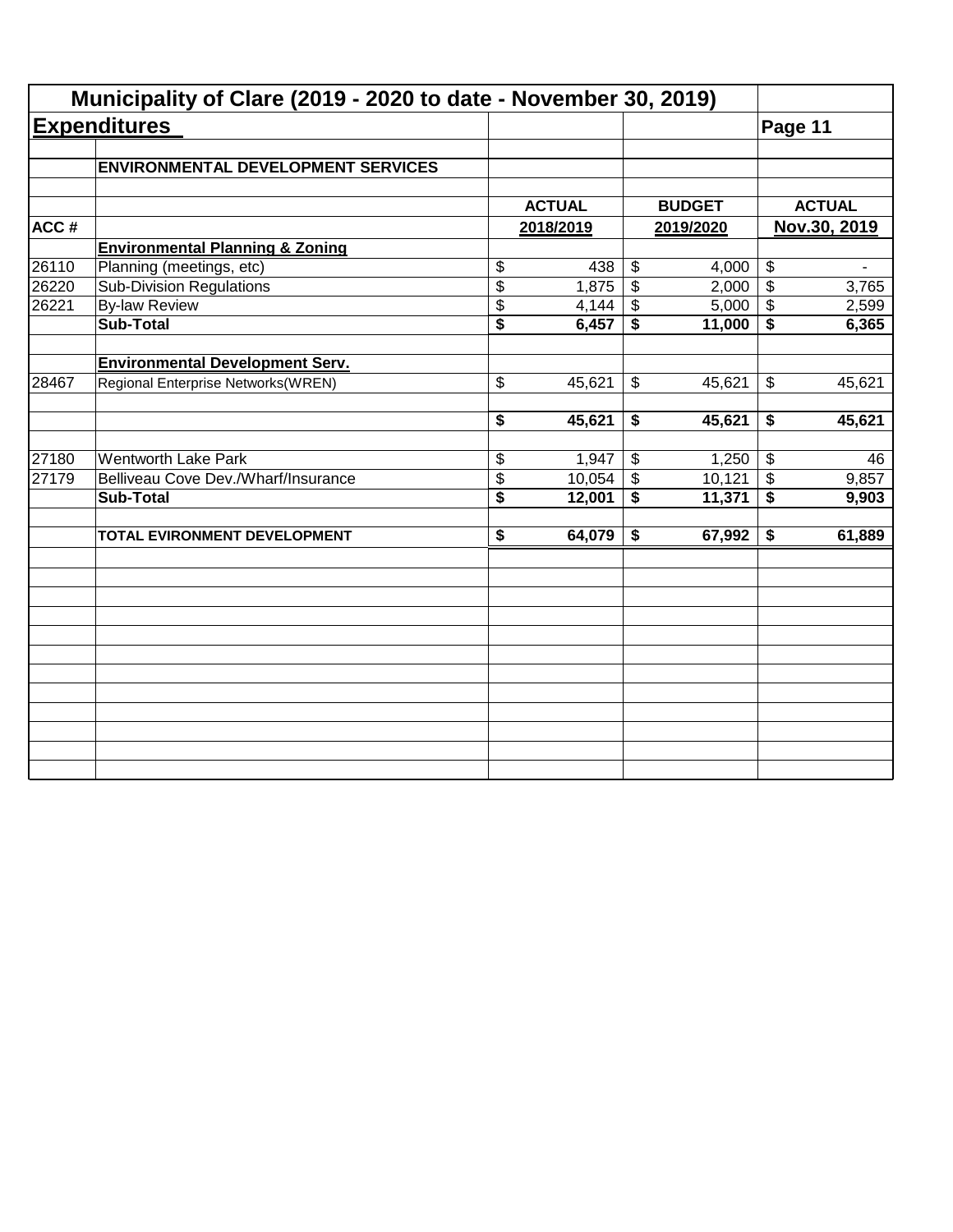|       | Municipality of Clare (2019 - 2020 to date - November 30, 2019)<br><b>Expenditures</b> |                 |                   |                       |                          |                                      | Page 12           |
|-------|----------------------------------------------------------------------------------------|-----------------|-------------------|-----------------------|--------------------------|--------------------------------------|-------------------|
|       | <b>RECREATION &amp; CULTURAL SERVICES</b>                                              |                 |                   |                       |                          |                                      |                   |
|       |                                                                                        |                 | <b>ACTUAL</b>     |                       | <b>BUDGET</b>            |                                      | <b>ACTUAL</b>     |
|       |                                                                                        |                 | 2018/2019         |                       | 2019/2020                |                                      | Nov.30, 2019      |
|       | <b>COMMUNITY DEVELOPMENT</b>                                                           |                 |                   |                       |                          |                                      |                   |
|       | Economic Development                                                                   |                 |                   |                       |                          |                                      |                   |
|       | Tourism                                                                                | \$              | 189,563           | \$                    | 205,915                  | \$                                   | 143,364           |
|       | Recreation                                                                             | \$              | 192,141           | \$                    | 216,091                  | \$                                   | 167,351           |
|       | <b>Building</b>                                                                        |                 |                   |                       |                          |                                      |                   |
| 26290 | <b>Community Development Admin</b><br>- GranFondo Registration                         | \$<br>\$        | 189,488<br>41,710 | \$<br>$\overline{\$}$ | 213,235<br>37,000        | \$<br>$\overline{\mathcal{S}}$       | 119,801<br>32,286 |
| 26291 | - GranFondo Logistics                                                                  | \$              | 17,089            | \$                    | 25,400                   | \$                                   | 21,530            |
| 26292 | - GranFondo Administration                                                             | \$              | 7,899             | \$                    | 7,600                    | \$                                   | 7,266             |
| 26293 | - GranFondo Hospitality                                                                | \$              | 37,568            | \$                    | 45,000                   | \$                                   | 38,618            |
| 26294 | - GranFondo Safety                                                                     | \$              | 3,219             | \$                    | 6,500                    | \$                                   | 10,315            |
| 26295 | - GranFondo Volunteer                                                                  | \$              | 4,849             | \$                    | 6,300                    | \$                                   | 5,366             |
| 26296 | - GranFondo Marketing                                                                  | \$              | 37,993            | \$                    | 25,000                   | \$                                   | 19,404            |
| 26297 | - GranFondo Learn to Fondo                                                             | \$              | 264               | \$                    | 1,200                    | \$                                   | 534               |
|       | GranFondo Total                                                                        | \$              | 150,591           | \$                    | 154,000                  | \$                                   | 135,319           |
| 26301 | - Clare 250                                                                            | \$              | 116,876           | \$                    |                          | \$                                   |                   |
| 26000 | - CMA 2024                                                                             |                 | 33,268            |                       | 60,000                   |                                      | 26,197            |
|       |                                                                                        | \$              | 871,927           | \$                    | 849,241                  | \$                                   | 592,031           |
|       |                                                                                        |                 |                   |                       |                          |                                      |                   |
|       | <b>Building &amp; Facilities</b>                                                       |                 |                   |                       |                          |                                      |                   |
| 27250 | Meteghan Library - Janitorial                                                          | \$              | 5,528             | \$                    | 6,000                    | \$                                   | 3,617             |
| 27253 | Meteghan Library Branch                                                                | \$              | 24,590            | \$                    | 24,525                   | \$                                   | 18,229            |
| 27254 | Extra Hours per week (Library Branch)                                                  | \$              | 2,205             | \$                    | 2,300                    | \$                                   | 1,170             |
| 27255 | Hub Culturel/Cultural Hub/CIFA Building                                                | \$              | 15,783            | \$                    | 22,500                   | \$                                   | 10,076            |
| 27256 | <b>Havelock Community Centre</b>                                                       | \$              | 1,539             | \$                    | 4,300                    | \$                                   | 1,303             |
| 27257 | Meteghan Park                                                                          | \$              | 2,567             | \$                    | 5,200                    | \$                                   | 2,544             |
| 27258 | Ground Search & Rescue Building                                                        | \$              | 2,217             | \$                    | 3,000                    | \$                                   | 1,645             |
| 27259 | Eco Park - Insurance                                                                   | \$              | 8,521             | \$                    | 10,206                   | \$                                   | 10,211            |
| 27260 | Eco Park - Operations (hydro, etc)                                                     | \$              | 27,610            | \$                    | 15,000                   | \$                                   | 30,493            |
| 27270 | Clare Veteran Centre (General Operations)                                              | \$              | 35,588            | \$                    | 32,500                   | \$                                   | 15,616            |
| 27271 | Clare Veteran Centre (Insurance)                                                       | \$              | 6,804             | \$                    | 8,161                    | \$                                   | 8,160             |
|       | 27275-76 St. Bernard Comm Recreation Ctre (Utilities)                                  | \$              | 8,977             | $\sqrt{2}$            | $\blacksquare$           | \$                                   | $\blacksquare$    |
| 27279 | Écoles JMGay & St-Albert                                                               | \$              | 7,132             | \$                    | 13,214                   | $\overline{\boldsymbol{\mathsf{s}}}$ | 8.329             |
| 28472 | Western Regional Library                                                               | \$              | 53,377            | \$                    | 53,377                   | \$                                   | 40,033            |
| 28700 | Tent / Trailer Rental                                                                  | \$              | 8,721             | \$                    | 8,000                    | \$                                   | 6,989             |
|       | <b>Total Building &amp; Facilities</b>                                                 | \$              | 211,159           | \$                    | 208,283                  | \$                                   | 158,413           |
|       |                                                                                        |                 |                   |                       |                          |                                      |                   |
| 27290 | <b>Cultural Services</b><br>Societe Historique (Point a Major Insurance)               | \$              | 805               | \$                    | 823                      | -\$                                  | 823               |
| 27900 | Contribution to Festival Acadien                                                       | \$              | 20,000            | \$                    | 20,000                   | \$                                   | 20,000            |
|       | Productions le Moulin                                                                  | \$              | 1,000             | \$                    | 1,000                    | \$                                   | 1,000             |
|       | New France - Electric City                                                             |                 |                   | \$                    | 5,000                    | \$                                   | 5,000             |
|       | Société édifice Ste-Marie de la Pointe                                                 |                 |                   | \$                    | 10,000                   | \$                                   | 10.000            |
|       | Centre acadien - Historic NS                                                           |                 |                   | \$                    | 7,897                    | \$                                   | 7,897             |
|       | <b>Council Commitment to Special Projects</b>                                          |                 |                   |                       |                          |                                      |                   |
|       | - Clare 250                                                                            | \$              | 25,000            | \$                    | $\overline{\phantom{a}}$ |                                      |                   |
|       | - Cape Ste Marie                                                                       | \$              | 25,000            | \$                    |                          |                                      |                   |
|       | - Gran Fondo                                                                           | \$              | 11,238            | \$                    | 15,000                   |                                      |                   |
|       | <b>Total Cultural Services</b>                                                         | \$              | 83,043            | \$                    | 59,720                   | \$                                   | 44,720            |
|       | Other                                                                                  |                 |                   |                       |                          |                                      |                   |
| 27295 | Université Ste-Anne                                                                    | \$              |                   | \$                    | 25,000                   | \$                                   |                   |
|       | Yarmouth Hospital Foundation                                                           | $\overline{\$}$ | 5,000             | \$                    | 5,000                    | \$                                   | 5,000             |
|       | Clare Froggers 4x4 Club (4x4 Fundraising Event)                                        | \$              | 1,000             | \$                    | $\blacksquare$           |                                      |                   |
|       | <b>Total Other</b>                                                                     | \$              | 6,000             | \$                    | 30,000                   | \$                                   | 5,000             |
|       |                                                                                        |                 |                   |                       |                          |                                      |                   |
|       | TOTAL COMMUNITY DEVELOPMENT AND CULTURAL SERVICES                                      | \$              |                   |                       | 1,147,244                | \$                                   | 800,164           |
|       |                                                                                        |                 |                   |                       |                          |                                      |                   |